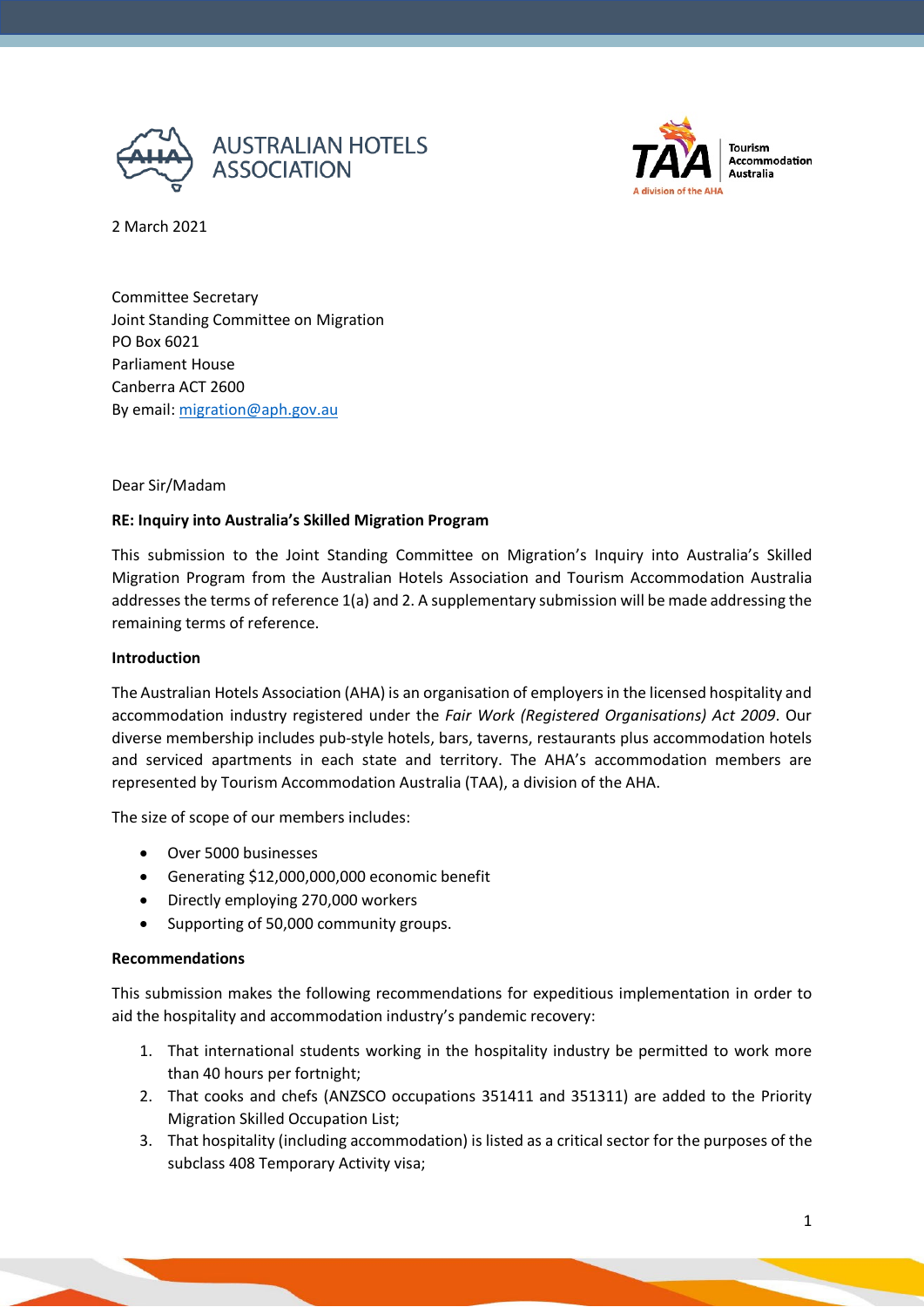- 4. That subclass 417 Working Holiday and subclass 462 Work and Holiday visa holders be able to work in tourism and hospitality in rural and remote areas of Australia to qualify for their second or third year WHM visa;
- 5. That Working Holiday and Work and Holiday visa holders working in tourism be able to work for the same employer for more than 6 months in rural and remote areas of Australia.

# **Ongoing Impacts of the COVID-19 Pandemic**

While the full economic impact of the coronavirus pandemic is yet to be quantified, it is undisputed that the hospitality industry was and continues to be one of the industries most adversely affected.

*i. Debt Levels*

In the months following 23 March 2020 during which the hospitality industry was forcibly closed, employers in the hospitality industry accumulated significant debt while at the same time having severely constrained revenue opportunities. Most rent and loan repayments were either deferred or recapitalised, which has had the effect of delaying and extending financial hardship beyond the initial six months of the pandemic.

Managing this debt hangover is of principal concern to the AHA. Debt-to-Equity ratios Interest-Cover ratios in the hospitality industry are at unsustainable levels. While debt can be managed by increasing revenue, unfortunately revenue opportunities remained constrained by an exacerbated labour and skills shortage.

# *ii. Employment Levels*

Employment levels in the Accommodation and Food Service industry have not recovered to the pre-COVID levels. As at 30 January 2021, the number of payroll jobs in our industry is 11.5% lower when compared to 14 March 2020. There is now insufficient labour supply in the hospitality industry, which has been caused by multiple factors:

- Previous employees finding new employment in alternative industries less exposed to the financial impacts of COVID-19, and are now unwilling to return to the hospitality industry;
- Fewer international students still remaining in Australia and a negligible number of new arrivals;
- Many skilled migrants left Australia at the beginning of the pandemic, following advice from the Commonwealth Government;
- Many working holiday makers left Australia at the beginning of the pandemic, following advice from the Commonwealth Government.

In a recently conducted nationwide survey of AHA members, 73% of responses reported that their business is suffering financially because of a shortage of skills. 56% of responses reported labour and skills shortages in the cook occupation (ANSCO Code 351411), while 66% of surveyed members reported shortages in the chef occupation (ANSCO Code). Across NSW alone, TAA estimates a labour shortage in accommodation hotels of 3247 workers.

It will be impossible for the hospitality to return to its pre-COVID levels of revenue and productivity while the supply and availability of skilled labour remains so constrained.

# **COVID-19 Pandemic Recovery**

The ability for the hospitality industry to recover from the COVID-19 pandemic and be sustainable in the years ahead is dependent on the following factors: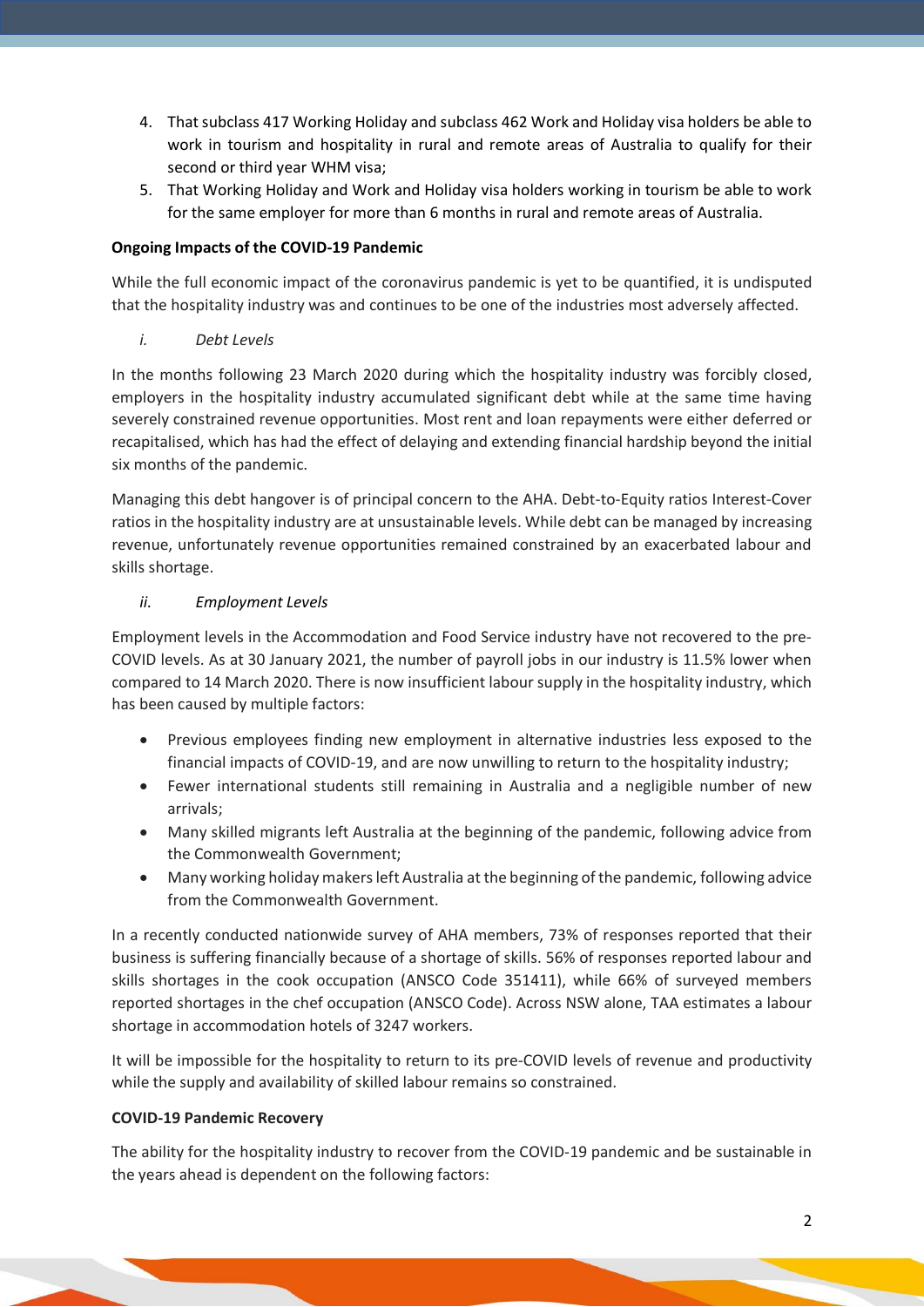- Short-term financial relief and medium-term financial stimulus;
- State Governments easing of public health restrictions as the vaccine rollout continues;
- State borders remaining open, increasing consumer confidence in booking and undertaking domestic travel;
- Availability of sufficiently skilled labour in the short-term throughout 2021 and 2022.

The Commonwealth Government can expeditiously assist the hospitality industry by ensuring our industry has access to a sufficient supply of skilled labour throughout the pandemic-recovery period.

## **Intended Objectives of the Skilled Migration Program**

The purpose of Australia's skilled migration program is to attract highly employable workers to Australia in order to meet workforce needs that cannot be met by the local labour force. In the ongoing COVID-19 environment where international borders remain closed to most new arrivals, Australia's skilled migration program is incapable of meeting this intended objective.

The COVID-19 pandemic continues to have a unique impact on the dynamics of labour participation in Australia.

In response to this unique impact, it is necessary to adjust the current migration policy settings in order to meet the skills needs of the hospitality industry and to aid in our economic recovery.

It is important that the visa policy settings permit the hospitality industry to leverage non-residents currently residing in Australia to meet the labour demand that cannot be met with Australian workers. It is also important that Australia continues to be able to attract the best and brightest culinary talent with cutting edge skills to ensure our hospitality industry remains internationally competitive.

To aid the hospitality industry's recovery from COVID-19, changes should be applied to four areas of Australia's skilled migration program:

- 1. Subclass 500 Student visa
- 2. Priority Migration Skilled Occupation List;
- 3. Subclass 408 Temporary Activity visa; and
- 4. Subclasses 417 and 462 relating to working holiday makers.

# **Subclass 500 Student Visa**

International students are an important source of labour for the hospitality industry. At June 2020, there were 555,000 international students in Australia. This number has further decreased over the past 8 months as international students have left Australia following the completion of their studies, and this departing cohort has not been replaced by new intakes. By comparison, the number of international students in Australia in July 2019 was 639,000. This significant reduction increases the labour and skills shortages in industries such as hospitality that depend on international student workers.

International students are only permitted to work 40 hours per fortnight while their course is in session. However, in recognition of international students' vital role as part of a sustainable labour mix, the Department of Home Affairs and the Australian Border Force in January 2021 relaxed this requirement and allowed international student visa holders to work more than 40 hours per fortnight in the agriculture, NDIS, aged care, and health industries. This relaxation was attributed to the exceptional circumstances caused by the COVID-19 pandemic.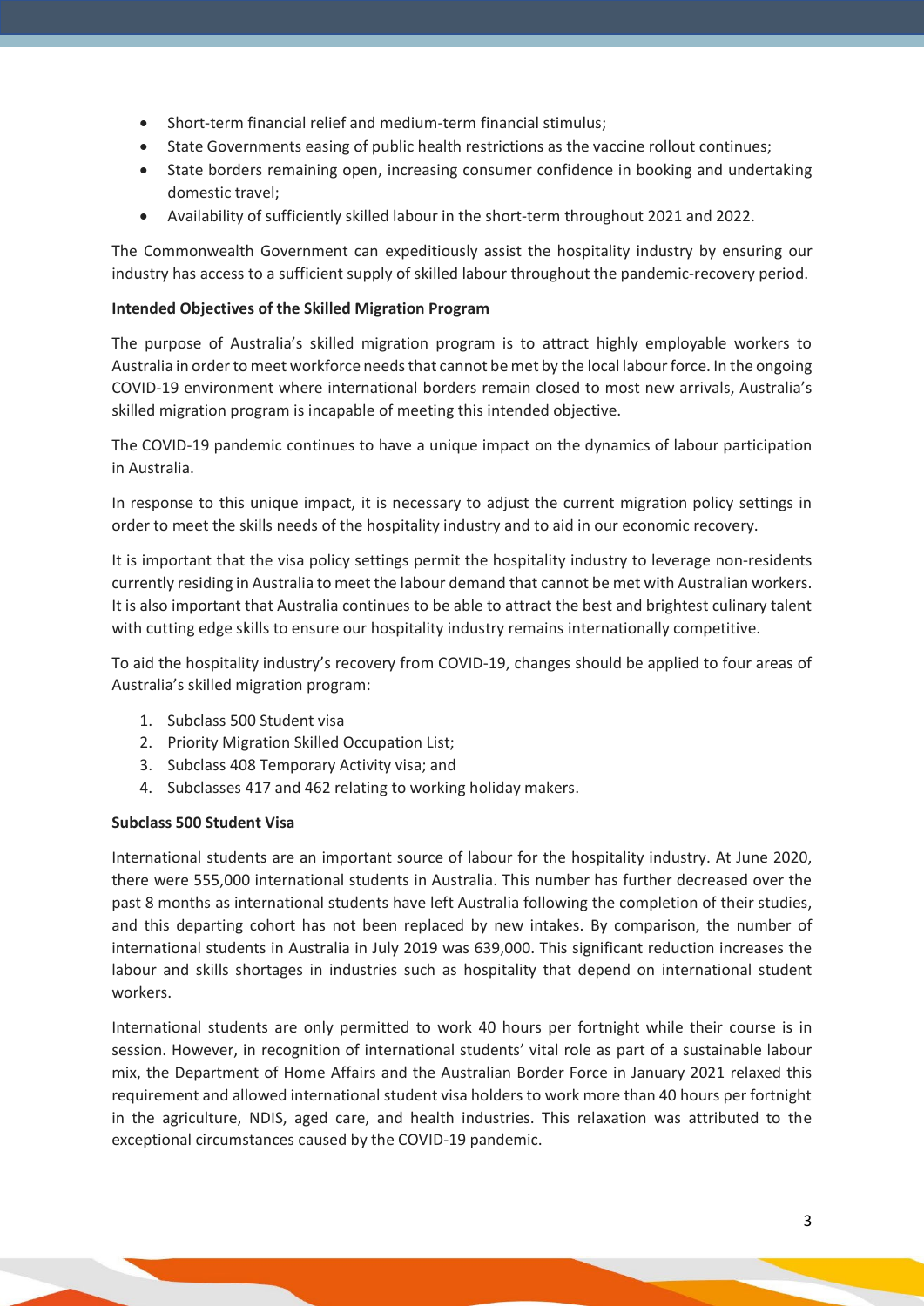Given that the exceptional circumstances caused by the COVID-19 pandemic have equally afflicted the hospitality industry, and that the available number of international students continues to decline with the ongoing international border closure, the AHA and TAA seek that international students working in the hospitality industry (including accommodation) be permitted to work more than 40 hours per fortnight. Such a change could be implemented immediately and need only be temporary.

By being permitted to work more hours, this temporary change will mean that international students can rebuild their depleted cash-reserves and are better equipped to support themselves financially during the pandemic-recovery period. As a consequence, the best and brightest international students will have the financial means to remain in Australia in the short and medium term and contribute to Australia's international competitiveness through the pandemic-recovery period.

Increasing the hours that international students can work each fortnight leverages non-residents currently residing in Australia to fill the hospitality industry's labour shortage, without the COVID-risk associated with international travel or quarantine requirements.

### **Recommendation 1**

That the Department of Home Affairs and the Australian Border Force take a flexible approach to student visa holders working beyond their usual work limitations in the hospitality industry.

### **Priority Migration Skilled Occupation List**

The Priority Migration Skilled Occupation List (PMSOL) identifies occupations which fill critical skills needs to support Australia's economic recovery from COVID-19. Visa applications with an occupation on the PMSOL are currently given priority processing.

As above, the current shortage of cooks and chefs is hampering the hospitality industry's ability to recover from the COVID-19 pandemic.

Listing cooks and chefs on the PMSOL will mean the hospitality industry will receive priority visa processing in instances where it is unable to find suitably qualified and experienced candidate from the domestic labour market.

This change can provide short-term relief to the labour and skills shortages in the hospitality industry while Australia's international border remains closed. It will ensure that throughout the pandemicrecovery period Australia's hospitality industry remains internationally competitive by providing a permanent residency pathway for the best and brightest skilled culinary professionals with cutting edge skills.

These culinary professionals will assist in lifting the productivity of the hospitality industry to its pre-COVID levels, and aid in generating sufficient revenue to pay down the increased debt obligations caused by the pandemic.

#### **Recommendation 2**

That cooks and chefs (ANZSCO occupations 351411 and 351311) are added to the Priority Migration Skilled Occupation List.

#### **Subclass 408 Temporary Activity Visa**

The Subclass 408 visa allows holders to remain in Australia if they have no other visa options and are unable to depart Australia due to COVID-19 travel restrictions. If the visa holder is working in a 'critical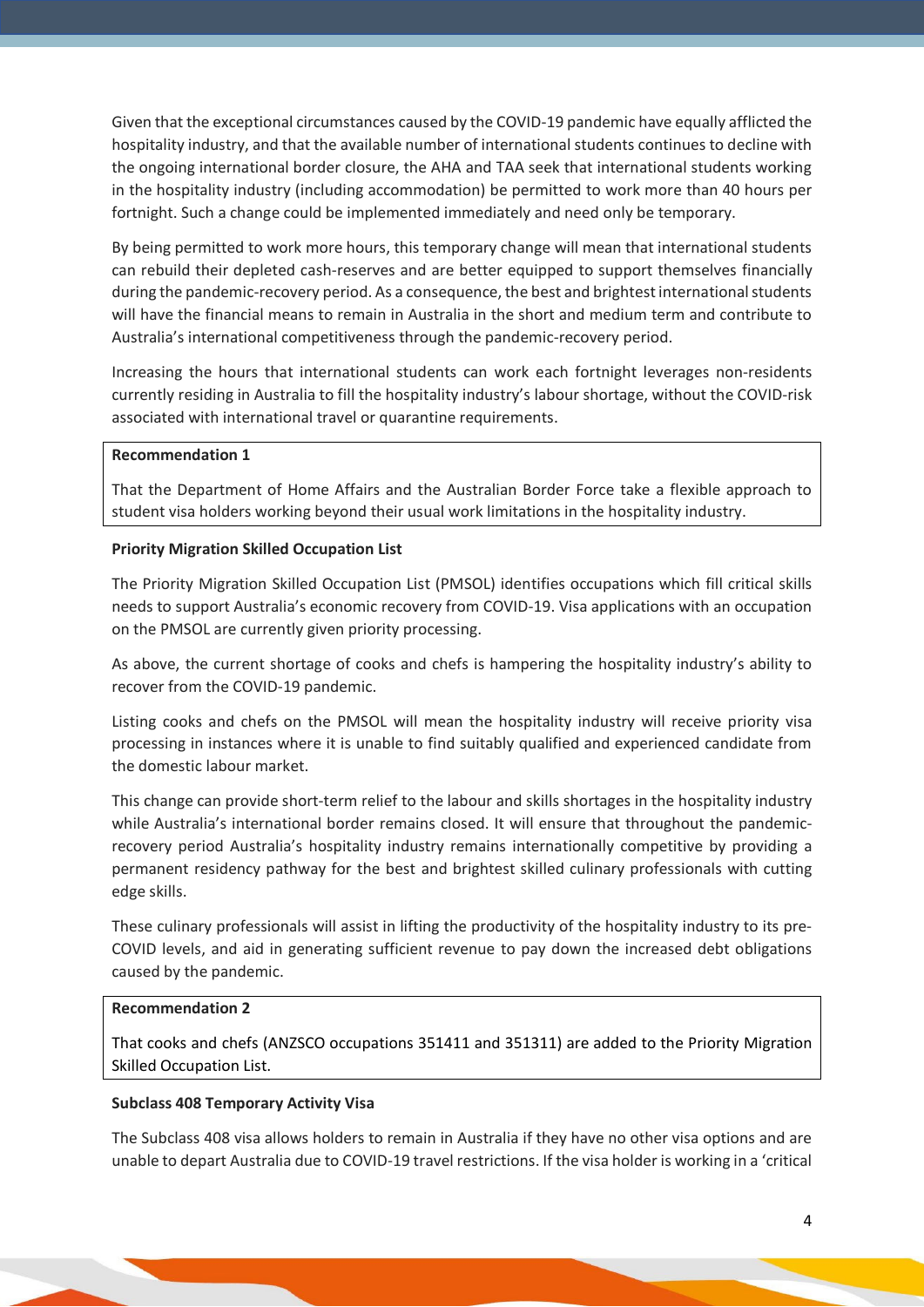sector', the visa holder can remain in Australia for 12 months. If the visa holder is not working in a 'critical sector', the visa has a duration of 3 months and is not accompanied by any work rights.

Despite bearing the brunt of COVID-19 restrictions, the hospitality industry is not currently listed as a 'critical sector'. This means that for temporary visas that expire, such as the subclass 482 Temporary Skills Shortage – Short Term Stream visa, visa holders in the hospitality industry are no longer permitted to work and have to make arrangements to depart Australia within three months. Cooks are one such occupation where a labour and skills shortage is being reported by over 50% of AHA members, but the current visa framework requires these visa holders to leave the country at the conclusion of their visa. This requirement is exacerbating the hospitality industry's acute labour and skills shortages.

Listing the hospitality industry as a 'critical sector' is an immediate solution that will allow 408 visa applicants currently in Australia to fill critical labour shortages – or remain in their existing positions – in our industry for a further 12 months while they make arrangements to either depart Australia or transition to another visa subclass. Rather than bringing new skilled migrants into the country, this short-term solution leverages non-residents already residing in Australia. It has the added benefit there is no need to navigate the complexities and safety hazards of international travel and quarantine requirements.

#### **Recommendation 3**

That the hospitality (including accommodation) is listed as a critical sector for the purposes of the subclass 408 Temporary Activity visa.

#### **Working Holiday Makers**

Working holiday makers are a critical labour source for the hospitality industry. They possess skills currently demanded by hospitality employers. There are presently about 35,000 working holiday makers in Australia, a significant reduction from 141,000 in December 2019. Given the reliance of the hospitality on working holiday makers, this decline throughout COVID-19 has exacerbated the acute labour market pressures in our industry.

In November 2020, the Joint Standing Committee on Migration published its Final Report of the Inquiry into the Working Holiday Maker Program. The Final Report noted that the historical benefit of the Working Holiday Maker Program to the Australian economy is roughly \$3.1 billion annually. The Final Report also made the following recommendations:

- That working holiday maker visa holders should be able to work in tourism and hospitality in all hard-to-staff rural and remote areas of Australia as part of their 88 days or 6 months to qualify for their second- or third- year WHM visa; and
- That working holiday maker visa holders should be able to work for the same employer for more than 6 months in hard-to-staff rural and remote areas of Australia without asking permission in the tourism and hospitality industry.

In light of the exacerbated labour and skills shortages caused by COVID-19 and the hospitality industry's reliance on working holiday makers, the AHA urges the Government to implement these recommendations of the Joint Standing Committee on Migration as soon as possible. These reforms will make immediate inroads in alleviating workforce shortages faced by the hospitality industry, particularly in regional areas.